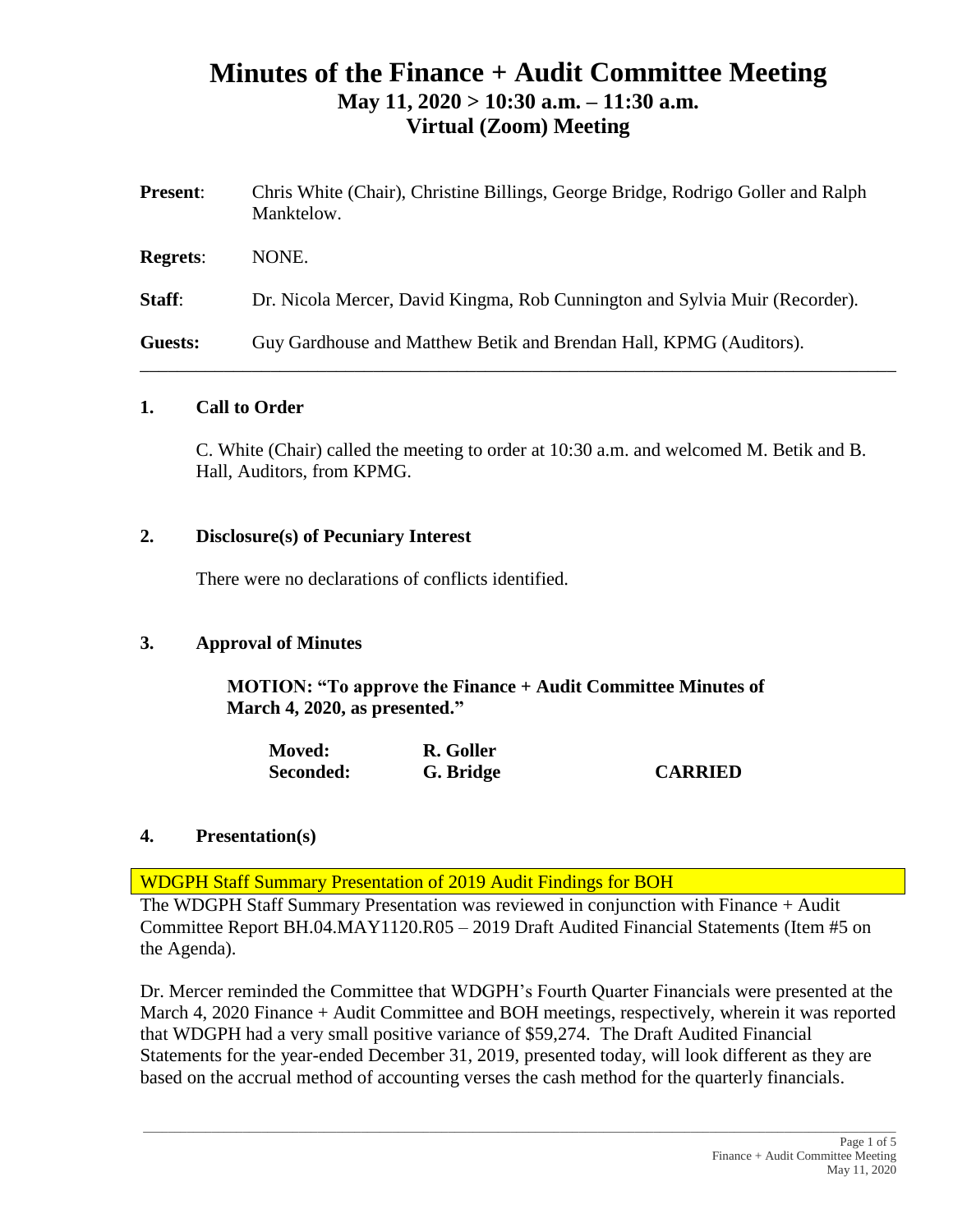D. Kingma introduced WDGPH's PowerPoint Presentation:

- Preparing for this year's audit was particularly challenging due to the current environment (COVID-19 Pandemic), internal financial software (SAGE) vulnerabilities and the impact of unexpected staff leaves.
- R. Cunnington commenced an overview of the PowerPoint Presentation including:
- Reviewed Timelines.
- Statement of Operations and Accumulated Surplus Ontario Seniors Dental Program was new for 2019. WDGPH paid-out a large lump sum to the 3 Obligated Municipalities in August 2019. Surplus of \$804,000. Surplus balance is different (Audited Financials vs. Q4 Financials) based on accrual vs cash method accounting.
- Statement of Financial Position (balance sheet) noted changes in balances of various items from 2018 to 2019 (e.g. cash reduced by \$5 Million and long-term debt reduced by \$6 Million).
- Tangible Capital Assets noted capitalized items (e.g. Orangeville office renovation, upgrades to telephone system; and ERP System implementation costs).
- Next Steps timelines were noted for approval of Audited Financial Statements and follow-up work to complete necessary Report to Ministry of Health (due date for the Annual Reconciliation Return to the Ministry of Health for 2019 has been delayed until further notice due to COVID-19 Response).

**(a) MOTION: "That the Finance + Audit Committee makes recommendation to the Executive Committee to receive WDGPH Staff Summary Presentation of 2019, as presented."**

| <b>Moved:</b> | C. Billings         |                |
|---------------|---------------------|----------------|
| Seconded:     | <b>R.</b> Manktelow | <b>CARRIED</b> |

# KPMG Audit Findings Report (2019) for WDGPH

M. Betik and B. Hall, Auditors, provided information with respect to KPMG's Audit Findings Report (2019) and reviewed the following:

- There were no changes to the Audit Plan that KPMG previously presented at the March 4, 2020 Finance + Audit Committee meeting.
- KPMG is in a position to table a "clean audit" to the BOH.
- (Pages  $3 + 4$ ) Executive Summary No issues identified.
- (Page 5) Financial Highlights Total surplus (annual revenues over expenditures), long-term debt, tangible capital assets and cash flows were reviewed. No issues identified.
- (Page 6) Audit Risks and Results No issues identified.
- (Pages  $7 9$ ) Other Areas of Focus Tangible Capital Assets, Payroll Expenditures, Cash, Long-Term Debt, Revenue, Expenses = No issues identified. Payables  $\&$  Accruals – Auditors did note one finding of \$50,000 regarding the MaRs Challenge Awarded Prize Monies that was recorded as deferred revenue. KPMG has recorded an uncorrected difference for Fiscal 2019 with the impact of the uncorrected difference being reversed in Fiscal 2020. Financial Statement Preparation.
- Page 10 Significant accounting Policies and Practices no differences were noted.
- Page 11 Audit Adjustments and Differences No issues identified.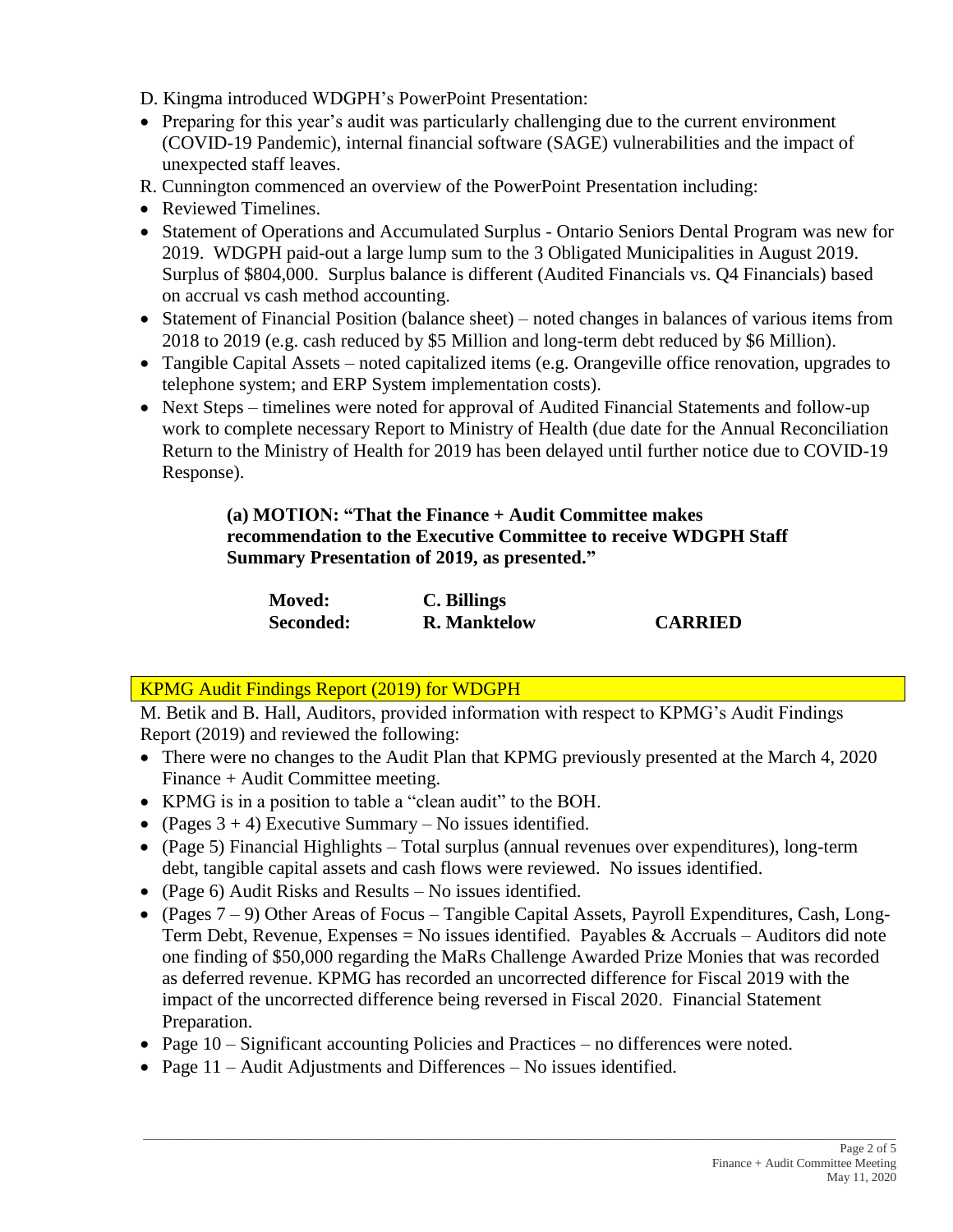**(a) MOTION: "That the Finance + Audit Committee makes recommendation to the Executive Committee to receive the KPMG Audit Findings Report for Year-Ended December 31, 2019, as presented."** 

| <b>Moved:</b> | C. Billings         |                |
|---------------|---------------------|----------------|
| Seconded:     | <b>R.</b> Manktelow | <b>CARRIED</b> |

### **5. Finance + Audit Committee Report(s):**

BH.04.MAY1120.R05 – 2019 Draft Audited Financial Statements

D. Kingma reiterated that the Financial Statements have been addressed by both WDGPH and KPMG above (Agenda item #4).

> **(a) MOTION: "That the Finance + Audit Committee makes recommendation to the Executive Committee to receive and approve the Draft Audited Financial Statements, as presented in Appendix "A" of Finance + Audit Committee Report BH.04.MAY1120.R05 – 2019 Draft Audited Financial Statements."**

| <b>Moved:</b> | G. Bridge |                |
|---------------|-----------|----------------|
| Seconded:     | R.Goller  | <b>CARRIED</b> |

#### **6. Closed Session**

- Approval of Closed Session Finance + Audit Committee Minutes of March 4, 2020.
- Discussion between Auditor and Finance + Audit Committee, without the presence of WDGPH Management. S. Muir (Recorder) to remain for Closed Session [personal matters about an identifiable individual, including BOH employees].
- $(11:09)$

**MOTION: "To move into Closed Session to approve the Closed Session Finance + Audit Committee Minutes of March 4, 2020; and for Committee participation in discussion with Auditors without the presence of WDGPH Management** [personal matters about an identifiable individual, including BOH employees]**."**

| <b>Moved:</b> | C. Billings |                |
|---------------|-------------|----------------|
| Seconded:     | R. Goller   | <b>CARRIED</b> |

 $\_$  ,  $\_$  ,  $\_$  ,  $\_$  ,  $\_$  ,  $\_$  ,  $\_$  ,  $\_$  ,  $\_$  ,  $\_$  ,  $\_$  ,  $\_$  ,  $\_$  ,  $\_$  ,  $\_$  ,  $\_$  ,  $\_$  ,  $\_$  ,  $\_$  ,  $\_$  ,  $\_$  ,  $\_$  ,  $\_$  ,  $\_$  ,  $\_$  ,  $\_$  ,  $\_$  ,  $\_$  ,  $\_$  ,  $\_$  ,  $\_$  ,  $\_$  ,  $\_$  ,  $\_$  ,  $\_$  ,  $\_$  ,  $\_$  ,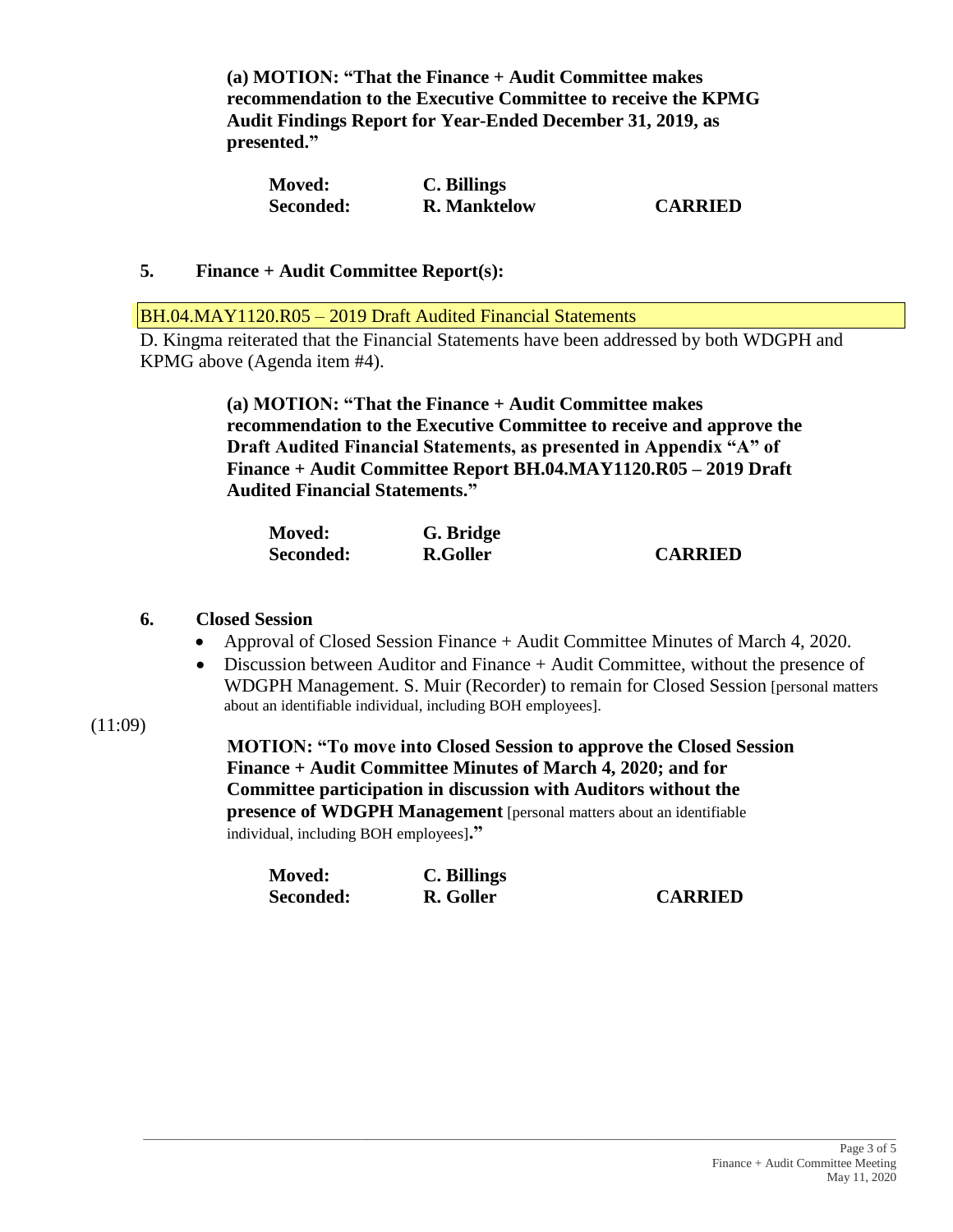# **Finance + Audit Committee Meeting May 11, 2020 > 10:30 a.m. – 11:30 a.m. Virtual (Zoom) Meeting**

## **CLOSED SESSION**

| <b>Present:</b> | Chris White (Chair), Christine Billings, George Bridge, Rodrigo Goller and Ralph<br>Manktelow. |
|-----------------|------------------------------------------------------------------------------------------------|
| <b>Regrets:</b> | NONE.                                                                                          |
| Staff:          | Dr. Nicola Mercer, David Kingma, Rob Cunnington and Sylvia Muir (Recorder).                    |
| Guest(s):       | Guy Gardhouse and Matthew Betik and Brendan Hall, KPMG (Auditors).                             |
|                 |                                                                                                |

\_\_\_\_\_\_\_\_\_\_\_\_\_\_\_\_\_\_\_\_\_\_\_\_\_\_\_\_\_\_\_\_\_\_\_\_\_\_\_\_\_\_\_\_\_\_\_\_\_\_\_\_\_\_\_\_\_\_\_\_\_\_\_\_\_\_\_\_\_\_\_\_\_\_\_\_\_\_\_\_\_

# **CLOSED SESSION MINUTES TO BE PROVIDED UNDER SEPARATE COVER.**

 $\_$  ,  $\_$  ,  $\_$  ,  $\_$  ,  $\_$  ,  $\_$  ,  $\_$  ,  $\_$  ,  $\_$  ,  $\_$  ,  $\_$  ,  $\_$  ,  $\_$  ,  $\_$  ,  $\_$  ,  $\_$  ,  $\_$  ,  $\_$  ,  $\_$  ,  $\_$  ,  $\_$  ,  $\_$  ,  $\_$  ,  $\_$  ,  $\_$  ,  $\_$  ,  $\_$  ,  $\_$  ,  $\_$  ,  $\_$  ,  $\_$  ,  $\_$  ,  $\_$  ,  $\_$  ,  $\_$  ,  $\_$  ,  $\_$  ,